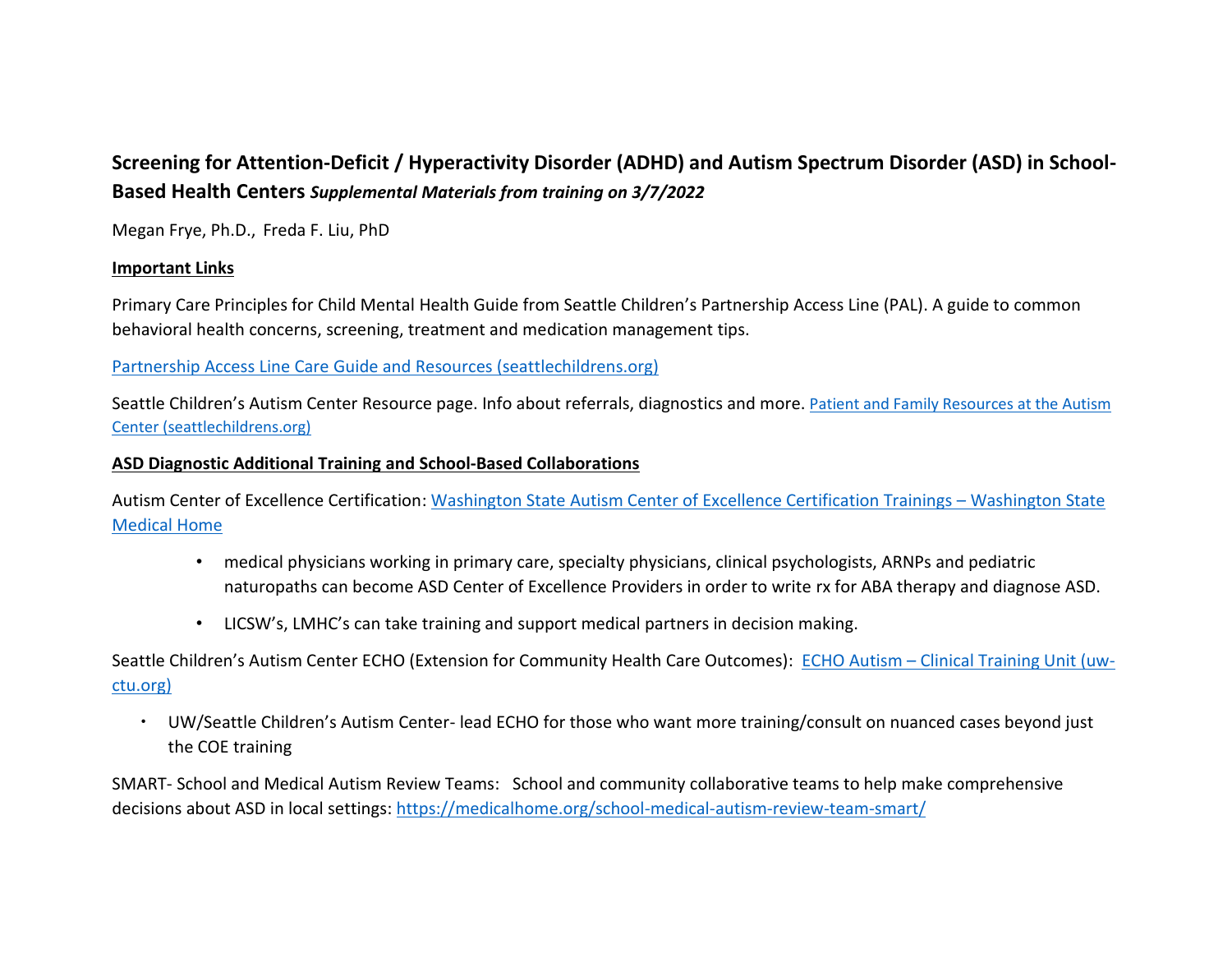#### **Screening tools ADHD:**

|                      | <b>Name</b>                                        | <b>Description</b>                                                                     | <b>Reporters</b>                 | <b>Access</b>                                                                                                                  |
|----------------------|----------------------------------------------------|----------------------------------------------------------------------------------------|----------------------------------|--------------------------------------------------------------------------------------------------------------------------------|
| <b>ADHD Specific</b> | Vanderbilt                                         | ADHD, ODD, CD<br>Depression/anxiety screening;<br>Acad. Perf./ soc. functioning        | Caregiver,<br>teacher            | https://www.nichq.org/sites/default/files/resource-<br>file/NICHQ-Vanderbilt-Assessment-Scales.pdf                             |
|                      | Conner's                                           | Short: oppositionality, cog prob,<br>hyperactivity, ADHD index; age &<br>gender normed | Caregiver,<br>teacher, youth     | Pearson (\$\$)                                                                                                                 |
|                      | <b>ADHD Rating</b><br>Scale-IV                     | ADHD symptoms only                                                                     | Caregiver,<br>teacher, clinician | https://pcptoolkit.beaconhealthoptions.com/wp-<br>content/uploads/2016/01/cms-quality-<br>child adhd rating scale screener.pdf |
| Global               | Achenbach (CBCL<br>/ YSR)                          | 120 items                                                                              | Caregiver,<br>teacher, youth     | https://aseba.org/<br>\$\$                                                                                                     |
|                      | Strength &<br><b>Difficulties</b><br>Questionnaire | 25 items                                                                               | Caregiver,<br>teacher, youth     | https://www.sdqinfo.org/a0.html                                                                                                |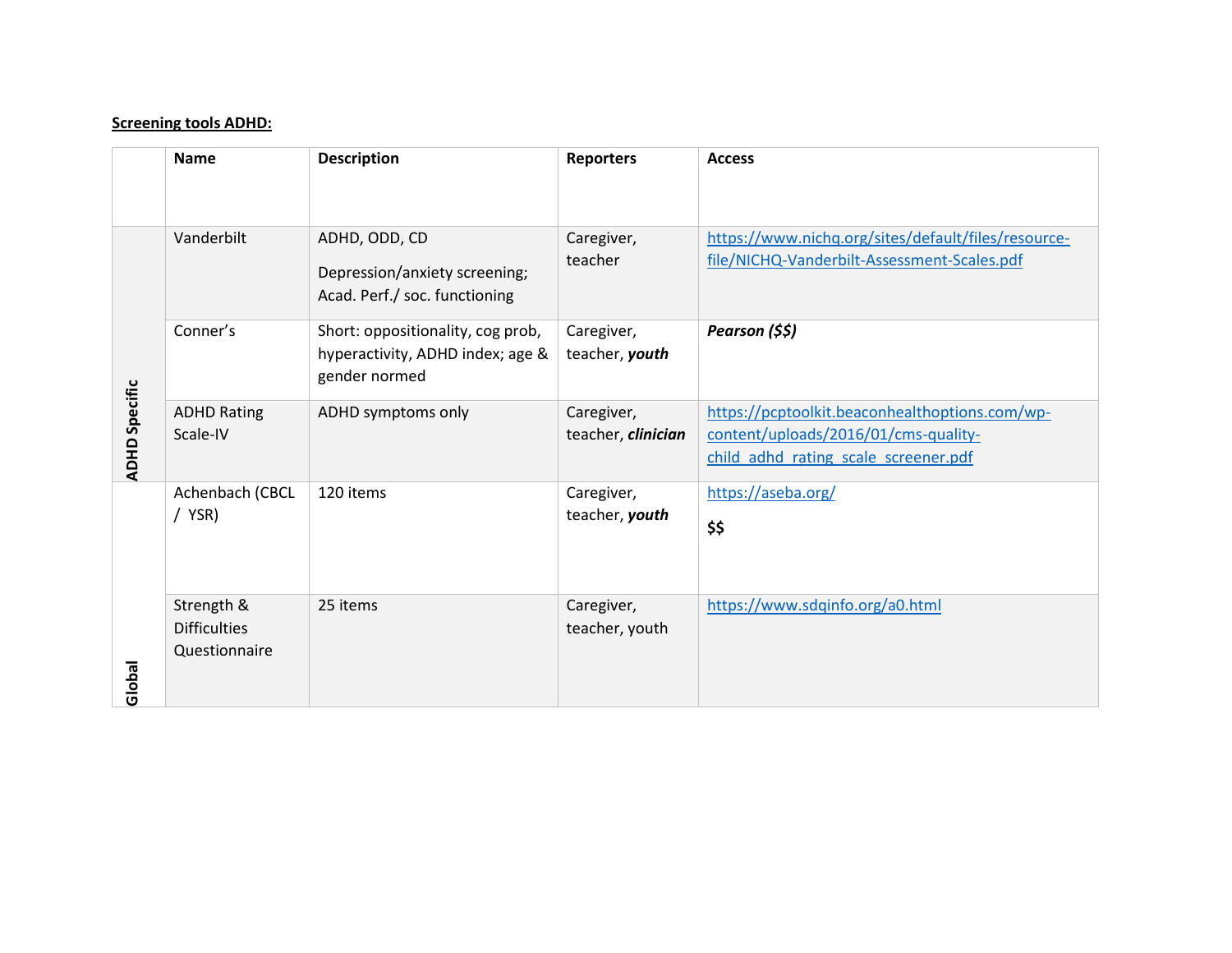#### **Screening tools ASD**

| <b>Name</b>                    | Age range                                   | Reporter                                                                     | <b>Questions</b>                | <b>Time</b>                      | Cost   |
|--------------------------------|---------------------------------------------|------------------------------------------------------------------------------|---------------------------------|----------------------------------|--------|
| <b>CASD</b>                    | 1-16 years                                  | Clinician interview (parent/teacher form)                                    | 30 questions                    | 15 minutes                       | \$2.50 |
| <b>CASD-SF</b>                 | $1-16$ years                                | <b>Clinician interview</b>                                                   | 6 questions                     | 5 minutes                        | \$1.32 |
| M-CHAT-R                       | 16-30 months                                | Parent                                                                       | 20 questions                    | 5min                             | free   |
| M-CHAT-R/F                     | 16-30 months                                | <b>Parent + Clinician interview</b>                                          | 20+ questions                   | $<$ 5min / 5-10 with<br>provider | free   |
| <b>CARS</b>                    | $2$ years +                                 | <b>Clinician interview</b>                                                   | 15 item rating scales           | 5-10 minutes (20-30<br>min)      | \$2.20 |
| SRS-2                          | 30 months +                                 | Parent, Self, and/or Teacher rating scale                                    | 65 questions                    | $15 - 20$ minutes                | \$2.50 |
| <b>GARS-3</b>                  | 3-22 years                                  | Parent, Teacher, Clinician interview                                         | 56 items                        | 5-10 minutes                     | \$1.27 |
| <b>SCQ</b>                     | 4 years +, (impoves at<br>age 7.5 or older) | Parent                                                                       | 40 yes/no questions             | < 10 minutes                     | \$2.60 |
| <b>CAST</b>                    | $5-11$ years                                | Parent                                                                       | 39 yes/no questions             |                                  | free   |
| <b>ASSQ</b>                    | 7-16 years                                  | Parent, Teacher                                                              | 27 likert scale 0-2             |                                  | free   |
| <b>AQ</b>                      | $18$ years +                                | Self, Informant                                                              | 50 likert scale<br>questions    |                                  | free   |
| <b>AMSE</b>                    | 18 months +                                 | Clinician                                                                    | 8 item observational assessment |                                  | free   |
| <b>STAT</b>                    | 24-36 months                                | <b>Clinicians, Preschool teachers, and Early</b><br>intervention specialists | 12 items                        | 20 minutes                       | \$1.00 |
| <b>TELE ASD</b><br><b>PEDS</b> | 0-36 months                                 | Clinician                                                                    | 11 items                        | 15-20 minutes                    | free   |